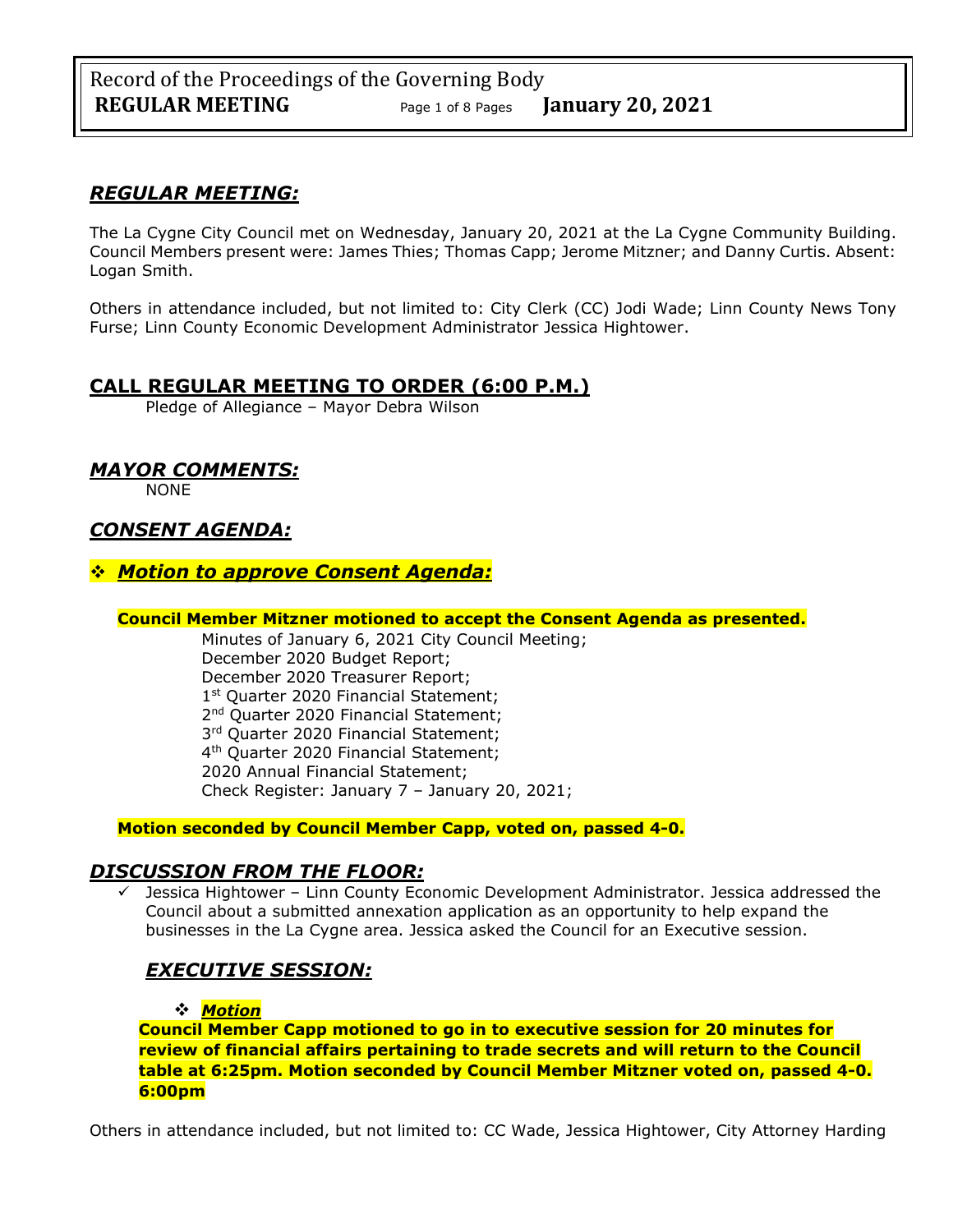# *OPEN SESSION RESUMED AT 6:25pm:*

# *SPECIAL PROJECTS:*

## *WATER PLANT SETTLING POND PROJECT*

NONE

## *SEWER REHABILITATION PROJECT*

NONE

### *STREET PROJECT – KDOT CCLIP PROJECT AT KS HWY 152 AND INDUSTRIAL ROAD*

BG Consultants will complete the final drawings and submit to KDOT next week. Jason Hoskinson will send a copy to the City of La Cygne for use on utility movement prior to construction.

### *NEW LA CYGNE FIRE STATION PROJECT*

Zingre Architect working on preliminary design.

# *REPORTS OF CITY OFFICERS:*

# **CITY ATTORNEY –BURTON HARDING**

- City Attorney Harding has been assisting the City with the following items:
- zoning questions regarding definitions;
- a petition for voluntary annexation;
- ongoing legal questions regarding the proposed CUP for the event venue located at 417 Grand Ave;
- Municipal court;
- working with the Chief of Police on situations that periodically arise in the City.

### **CHIEF OF POLICE/CODES OFFICER**

Chief Fenoughty was unable to attend the meeting this evening. Intern Codes officer Allison Fox submitted a spreadsheet outlining the Code Nuisances that are being addressed and the timeline for expiration or abated.

### **PUBLIC WORKS DEPARTMENT – PUBLIC WORKS SUPERINTENDENT (PWS) DAN NASALROAD**

Report from 1/06/2021 to 1/20/2021 – Dan Nasalroad was not able to attend the meting this evening but he did submit the following report.

## **Committee Discussions**

**Water and Gas:**

- Waiting on preliminary plan for pre-sediment pond.
- Gas leak at Commercial and Broadway.
- Working on water requirements on two new commercial accounts.
- Waiting on KDOT plans for 152 and Industrial road so we can move the gas main.

#### **Street:**

• Concerns on condition of South Commercial at Beachner Grain.

# *REPORTS OF CITY OFFICERS CONTINUED:*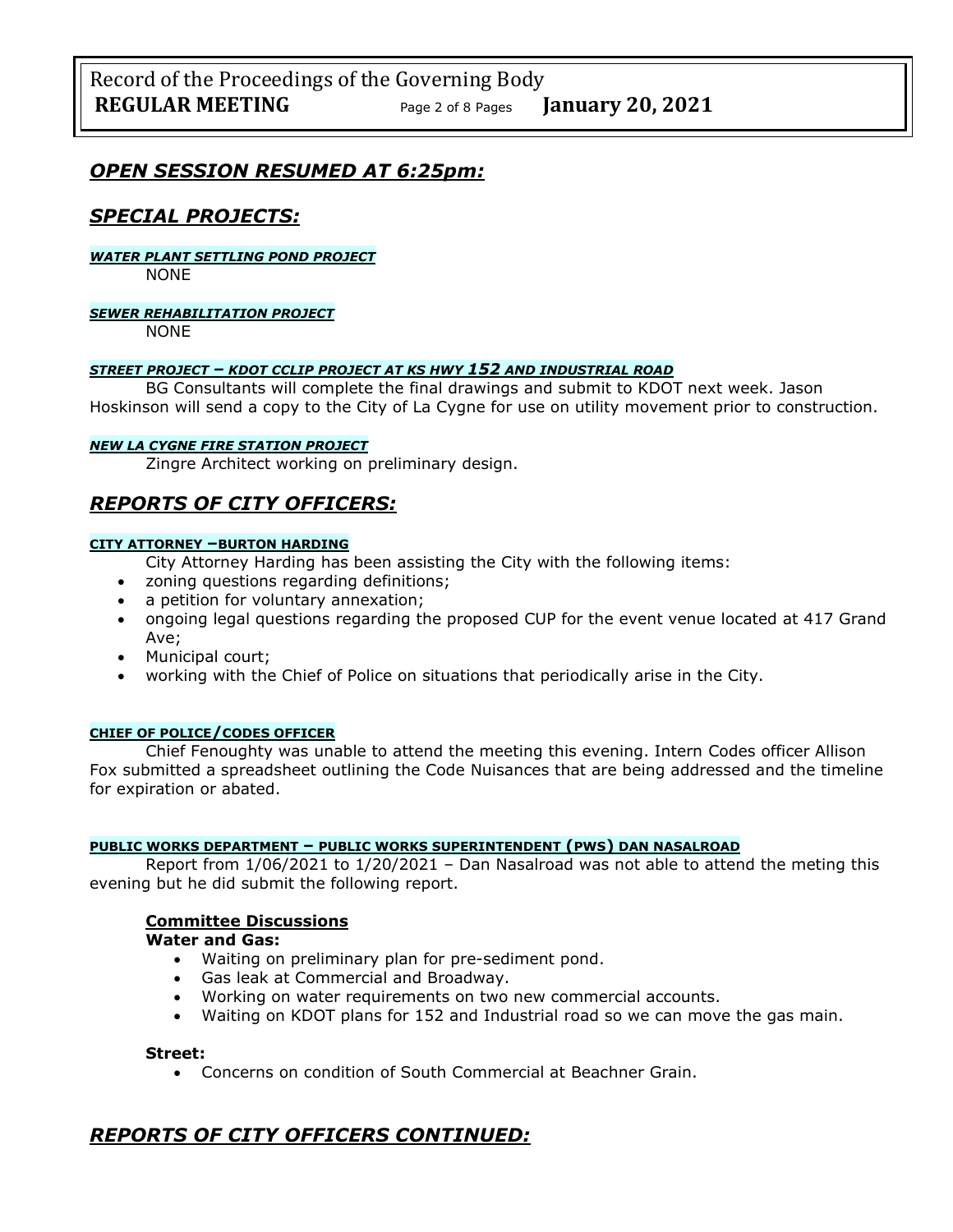#### **PUBLIC WORKS DEPARTMENT – PUBLIC WORKS SUPERINTENDENT (PWS) DAN NASALROAD**

#### **Sewer:**

- Alliance Pump has informed me of shipping delays on our new lift station pump and rebuild parts. New pump should ship this week.
- Working with JBB Farms, LLC (417 Grand Ave) for a plan to provide city sewer.
- Investigating possible sewer extensions to add to the sewer rehabilitation project.

#### **Park:**

• Looking some improvement plans for the north park in 2021.

#### **Cemetery:**

• Nothing to report.

#### **FIRE DEPARTMENT – FIRE CHIEF DAN NASALROAD –**

• Reviewing initial site plan.

#### **CITY CLERK – JODI WADE**

The City Clerk report this week has been preparing everything included in this agenda packet.

# *COUNCIL COMMITTEE REPORTS:*

### *WATER & GAS -*

• None

### *STREET –NONE*

- (Postponed until Fall 2021) RFP for Stormwater Master Planning.
- (In Committee review) La Cygne Library parking area drainage.

#### *SEWER-NONE*

#### *PARK-*

• CC Wade has received calls from prior pool employees inquiring if the pool would be open this summer. Council Member Curtis indicated the Park Board would be meeting on January 26, 2021.

### *CEMETERY –*

• (Postponed until January 2021) Chapter XI. Public property, Article 1. Cemetery regulations.

## *PUBLIC SAFETY –*

• None

### *COMMUNITY BUILDING-*

• None

# *COUNCIL COMMITTEE REPORTS CONTINUED:*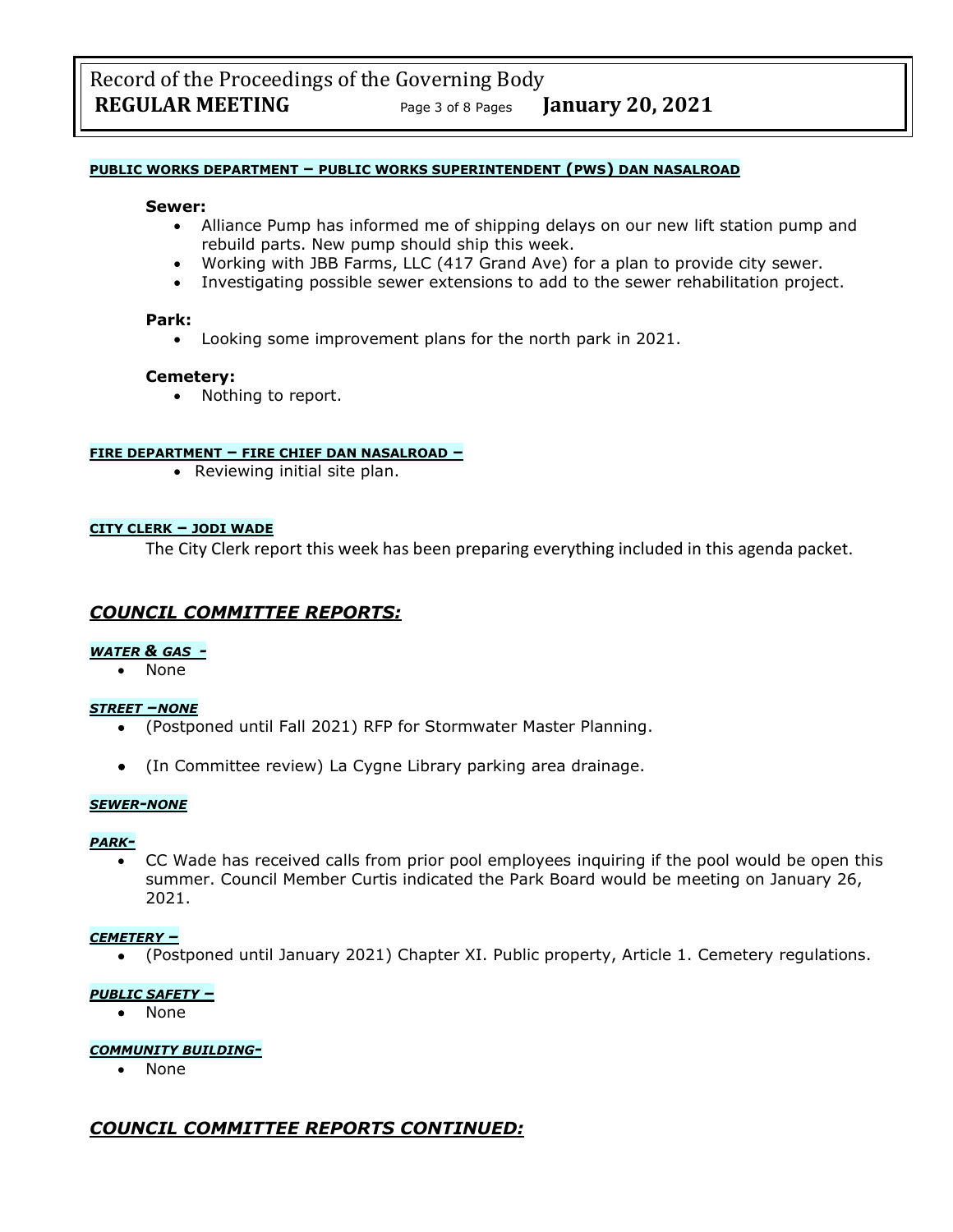Record of the Proceedings of the Governing Body **REGULAR MEETING** Page <sup>4</sup> of 8 Pages **January 20, 2021**

### *EMPLOYEE RELATIONS & TRAINING –*

• (Postponed until Spring 2021) -Ethics/Public Service Training.

# *SPECIAL COMMITTEE REPORTS:*

#### *EMERGENCY MANAGEMENT -NONE*

#### *SWANFEST COMMITTEE -NONE*

#### *LA CYGNE COMMUNITY PARK BOARD –NONE*

## *PLANNING & ZONING COMMISSION (PZC) -*

Mayor Wilson addressed concerns regarding the attendance and a text received from member Shawn Hite. Mayor Wilson indicated Shawn Hite has missed the past 6 months of meetings and indicated in a text that he disagreed with Administrative Policy #30 and would not be signing the policy. Mayor Wilson recommended removal of Shawn Hite from the Planning and Zoning Commission effective January 20, 2021. No comments from the Council.

## ❖ *Motion*

**Council Member Capp motioned to accept the recommendation to remove Shawn Hite from the Planning and Zoning Commission effective January 20, 2021. Motion seconded by Council Member Mitzner, voted on, passed 4-0.**

# *UNFINISHED BUSINESS:*

### **DRAFT REVISION OF ARTICLE 22, SECTION 22-3. DRAFT DEFINITIONS. DRAFT APPLICATION. DRAFT PERMIT**

Mayor Wilson addressed the procedures for approving Article 22 Off Street Parking. This is an Article located in the Zoning Regulations, as per the League of Municipalities, the changes in text to an Article must go through the Planning & Zoning Commission. A copy of the red-lined draft of Article 22 was given to the Planning & Zoning Commission at their meeting on January 14, 2021. Notice for the Public Hearing on February 11, 2021 at 7:00pm for Article 22 was published in the Linn County Newspaper in the January 20, 2021 edition.

## **ORDINANCE NO. AMENDING AND RESTATING CHAPTER 2 OF THE CODES OF THE CITY OF LA CYGNE, KS RELATING TO ANIMAL CONTROL AND REGULATIONS.**

Mayor Wilson asked if the Council had all had an opportunity to review the ordinance. Concerns from the Council which were submitted prior to this meeting had been reviewed and Chief Fenoughty indicated those issues were covered within the draft. Council Member Mitzner indicated he read through all 23 pages and felt it covered all necessary areas and was satisfied with the completed draft. No further comments from the Council members.

## ❖ *Motion*

**Council Member Mitzner motioned to approve Ordinance No. 1482 amending and restating Chapter 2 of the Codes of the City of La Cygne relating to Animal Control and Regulations. Motion seconded by Council Member Curtis, voted on, passed 4-0.**

# *NEW BUSINESS:*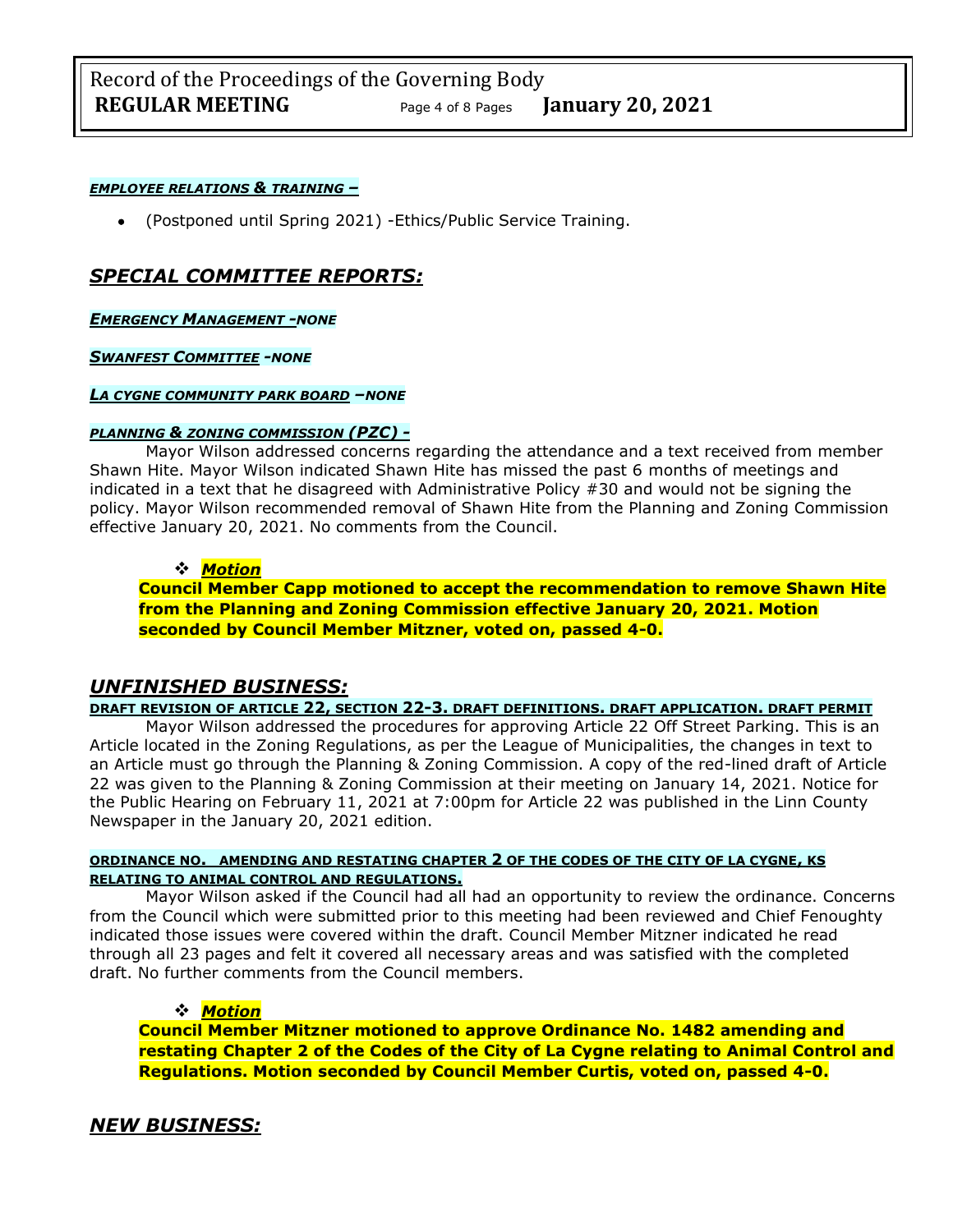## **GAS ACQUISITION MANAGEMENT PROJECT PARTICIPATION AGREEMENT BETWEEN CITY OF LA CYGNE AND KANSAS MUNICIPAL GAS AGENCY FOR APRIL 1, 2021 THROUGH MARCH 31, 2022.**

CC Wade advised the Council she was satisfied with the estimated amounts of monthly purchase.

❖ *Motion*  **Council Member Mitzner motioned to approve signing the gas acquisition management project participation agreement with Kansas Municipal Gas Agency for April 1, 2021 through March 31, 2022. Motion seconded by Council Member Capp, voted on, passed 4-0.**

#### **PURCHASE ORDER 2021-1 KYOCERA TASKALFA COPIER/PRINTER/SCANNER REPLACEMENT**

CC Wade reviewed the options presented for either a Black/White only copier (\$3543) and a Color copier (\$4353). Council Member Mitzner stated the benefit of being able to print with color especially when reviewing drafted document, flyers for town hall meetings and plans pertaining to the Capital improvement projects. CC Wade indicated the current maintenance agreement with Modern Copy Systems would just switch over to the new machine. CC Wade would like to add the 7-bin attachment kit (\$1710) to assist with so many people using the same machine. Having separate trays for each computer to print to would eliminate lost copies. CC Wade also indicated City Hall would keep the old machine since Modern Copy Sytems no longer does trade-ins. The other machine can be used by another department.

### ❖ *Motion*

**Council Member Mitzner motioned to approve the purchase of the Kyocera TASKalfa 3253ciDigitalLaser Color Copier/printer/scanner with the 7-bin attachment kit for the amount of \$6063. Motion seconded by Council Member Capp, voted on, passed 4-0.**

### **PURCHASE ORDER 2021-2 CHRISTMAS POLE LIGHT DECORATIONS**

CC Wade submitted quotes from 3 companies for Pole Light decorations for the Council to review. Each Quote contained a 6' Snowflake and either a 4 ½' Wreath or a 6'-8' Christmas Tree. The three companies included Temple Display, Inc, Mosca Design and Display Sales. All three companies were American made items, not imports. CC Wade attempted to simplify the maintenance for the pole decorations by limiting the bulbs to the same style (LED C-7/C-9) and color (White). CC Wade will email photos of the decorations from each company for the Council to review and share with patrons. The prices in the quotes were for (10) snowflakes to be placed on Commercial/Broadway and (14) wreaths/trees to be placed on Market, but it is up to the people on what style of decorations for each street are desired. The companies offered a down payment in January and the remainder payment in June. The quotes range from \$9,832.80 - \$12,762 depending on the choices of decoration and company. The current discounts will be available until the end of February. CC Wade advised the Council they did not plan on this purchase in the 2021 budget for the City. If the Council choses to move forward with the purchase, the money would be generated from the General street commodities fund.

This item was tabled until the next meeting, February 3, 2021, to allow the Council, patrons and city employees to review the decorations.

# *NEW BUSINESS CONTINUED:*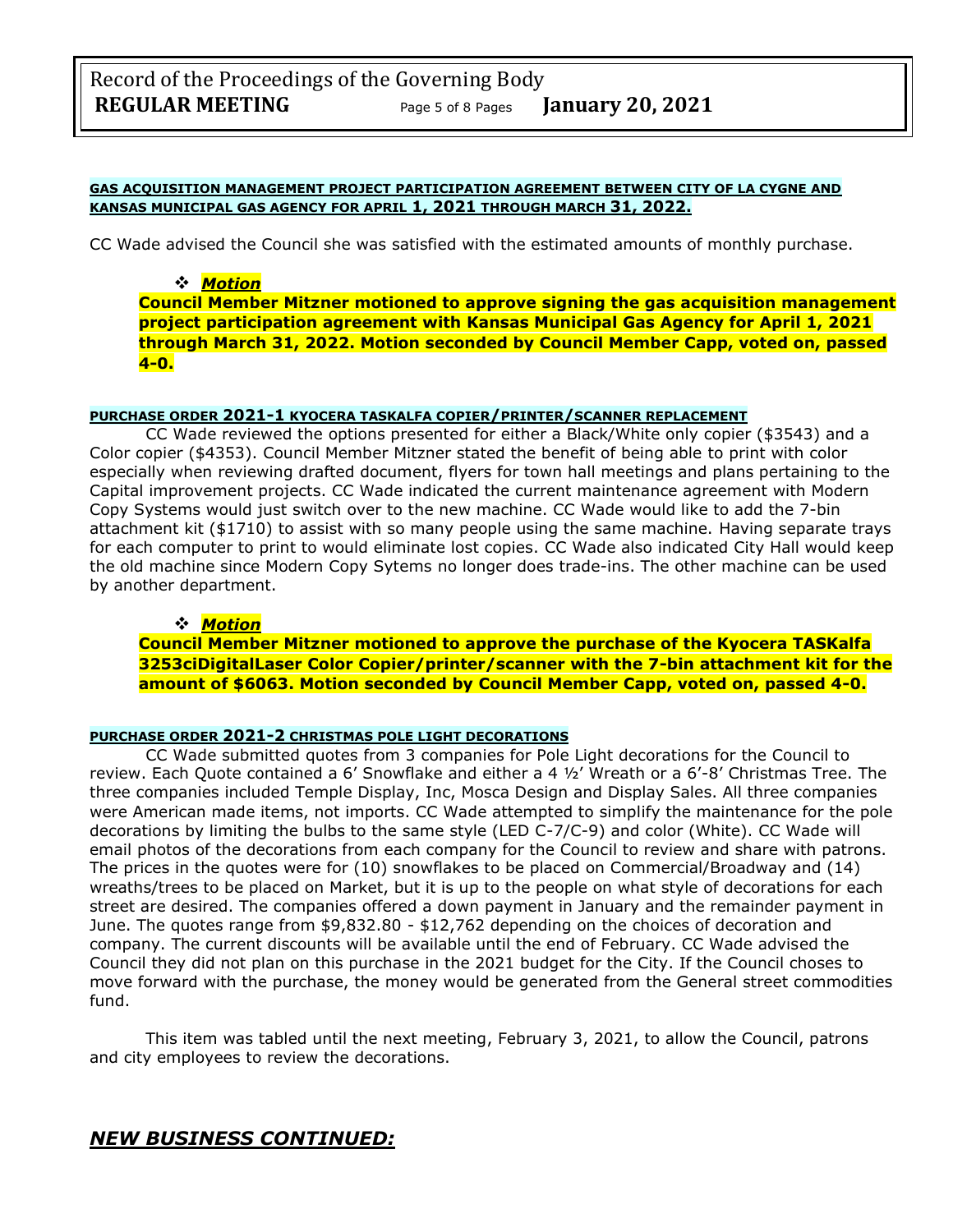Record of the Proceedings of the Governing Body **REGULAR MEETING** Page <sup>6</sup> of 8 Pages **January 20, 2021**

# **PURCHASE ORDER 2021-3 STREET POLE ELECTRICAL BOXES FOR CHRISTMAS DECORATIONS**

Office intern Katie Russell reached out to three companies (Waterman Electric, Mr. Electric and Double A's Electric) for quotes to replace the existing electrical boxes on the electric poles indicated for use for Christmas pole light decorations. Each company was invited to look at the existing boxes on the poles. Katie Russell had visited with the Evergy representative for community maintenance and was advised they would assist with disconnect of power for repair and connection for the new boxes. Two companies responded back with quotes. Mr Electric in the amount of \$19,785.16 and Double A's Electric for \$10,800. Council Member Mitzner inquired if we made sure we were comparing apples to apples in the bids. CC Wade confirmed the bids with both companies to make sure the specifications for both were the same. The funds for this repair were not planned on in the 2021 City budget but would come out of the General Street contract service fund. Council Member Curtis asked if all of the boxes needed to be replaced. CC Wade stated she was not sure of the condition of each box, some have been moved or are missing when the poles were replaced after the last storm. The panel had gone out for the ones on Commercial street and that was all she knew. Council Member Capp suggested if the City is going to take this project on from the ground up, then we should start anew with everything.

## ❖ *Motion*

**Council Member Curtis motioned to approve the quote from Double A's Electric in the amount of \$10,800 to replace the 24 street pole electric boxes for the Christmas light pole decorations. Motion seconded by Council Member Capp, voted on, passed 4-0.**

## **ORDINANCE NO. AMENDING CHAPTER X – PUBLIC OFFENSES, ARTICLE 2, BY ADDING SECTION 10-203 PUBLIC INDECENCY AND 10-204 URINATION OR DEFECATION IN PUBLIC PROHIBITED**

City Attorney Harding wanted to address a couple of items in the Ordinance draft. City Attorney Harding felt the statement "the showing of the covered male genitals in a discernibly turgid state" should be removed. City Attorney Harding felt a few more private room additions needed to be added under the exceptions.

This item was tabled until the February 3, 3021 meeting.

#### **CITY WIDE TRASH PICK-UP DAY IN MAY 2021.**

CC Wade asked the Council if they would be interested in hosting a City-Wide trash pick-up day in 2021 if Waste Management is capable to perform the task. The Council advised CC Wade to reach out to Waste Management for a quote.

### **2021 CCMFOA CLERK VIRTUAL SPRING CONFERENCE, MARCH 17-19, \$225.**

This years' conference will be completely virtual. This would allow all clerks and interns to listen in on classes related to all areas the clerks handle.

### ❖ *Motion*

**Council Member Mitzner motioned to approve the fee of \$225 for the CCMFOA virtual conference March 17-19. Motion seconded by Council Member Capp, voted on, passed 4-0.**

# *NEW BUSINESS CONTINUED:*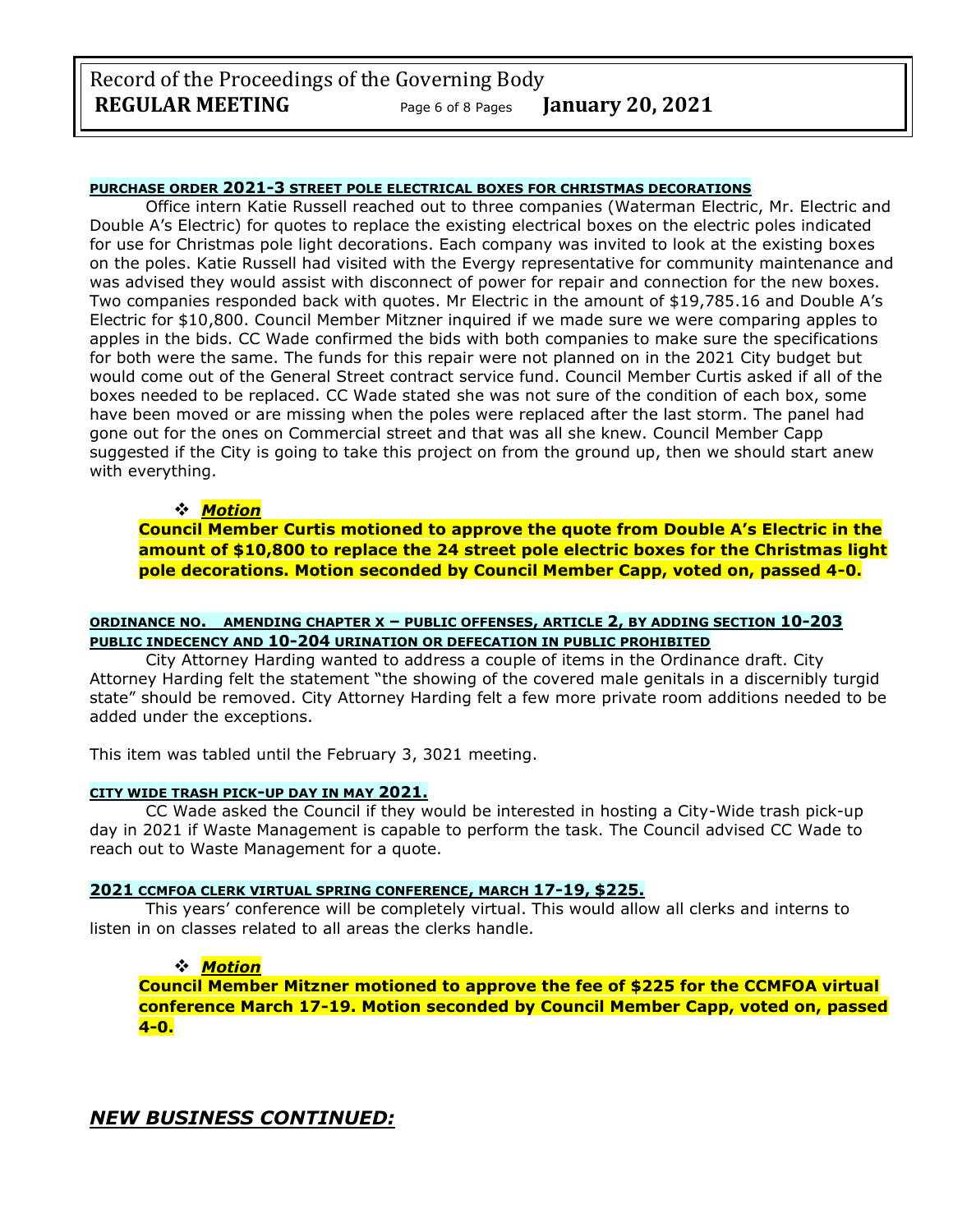# Record of the Proceedings of the Governing Body **REGULAR MEETING** Page <sup>7</sup> of 8 Pages **January 20, 2021**

## **APPLICATION FOR CONSTRUCTION DEBRIS DUMPING ASSISTANCE – LINN COUNTY KANSAS**

Intern Codes officer Allison Fox has been researching the process for condemnation in preparation for the removal of the home at 612 N.  $8<sup>th</sup>$  street if the owner does not respond. Linn County Public Works has an application for Construction debris dumping assistance for a reduced CD Dumping fee for debris from removal of dilapidated homes. The City has completed the application but would need a written referral signed by the Mayor to attach with the application. Council Member Curtis asked if we had received any response to date from the owner. CC Wade advised the owner has not responded to date. Council Member Curtis felt it was important for the City to be prepared if nothing is heard from the owner.

## ❖ *Motion*

**Council Member Capp motioned to approve Mayor Wilson signing a written referral letter to be attached to the application for construction debris dumping assistance from Linn County KS. Motion seconded by Council Member Mitzner, voted on, passed 4-0.**

### **ORDINANCE NO. ANNEXING LAND TO THE CITY OF LA CYGNE KANSAS.**

This item was tabled until further notice and information was received.

## **RESOLUTION NO. 02-17 REGARDING MAINTENANCE OF STREETS WITHIN THE LINN COUNTY INDUSTRIAL PARK, LA CYGNE KANSAS.**

This item was tabled until further notice and information was received.

# *EXECUTIVE SESSION:*

❖ *Motion* 

**Council Member Mitzner motioned to go in to executive session for 5 minutes for nonelected personnel performance review and will return to the Council table at 7:35pm. Motion seconded by Council Member Capp voted on, passed 4-0. 7:30pm** 

Others in attendance included, but not limited to: CC Wade

# *OPEN SESSION RESUMED AT 7:35pm:*

# *EXECUTIVE SESSION:*

❖ *Motion* 

**Council Member Thies motioned to go in to executive session for 2 minutes for nonelected personnel performance review and will return to the Council table at 7:40pm. Motion seconded by Council Member Mitzner voted on, passed 4-0. 7:38pm** 

Others in attendance included, but not limited to: CC Wade *OPEN SESSION RESUMED AT 7:40pm:*